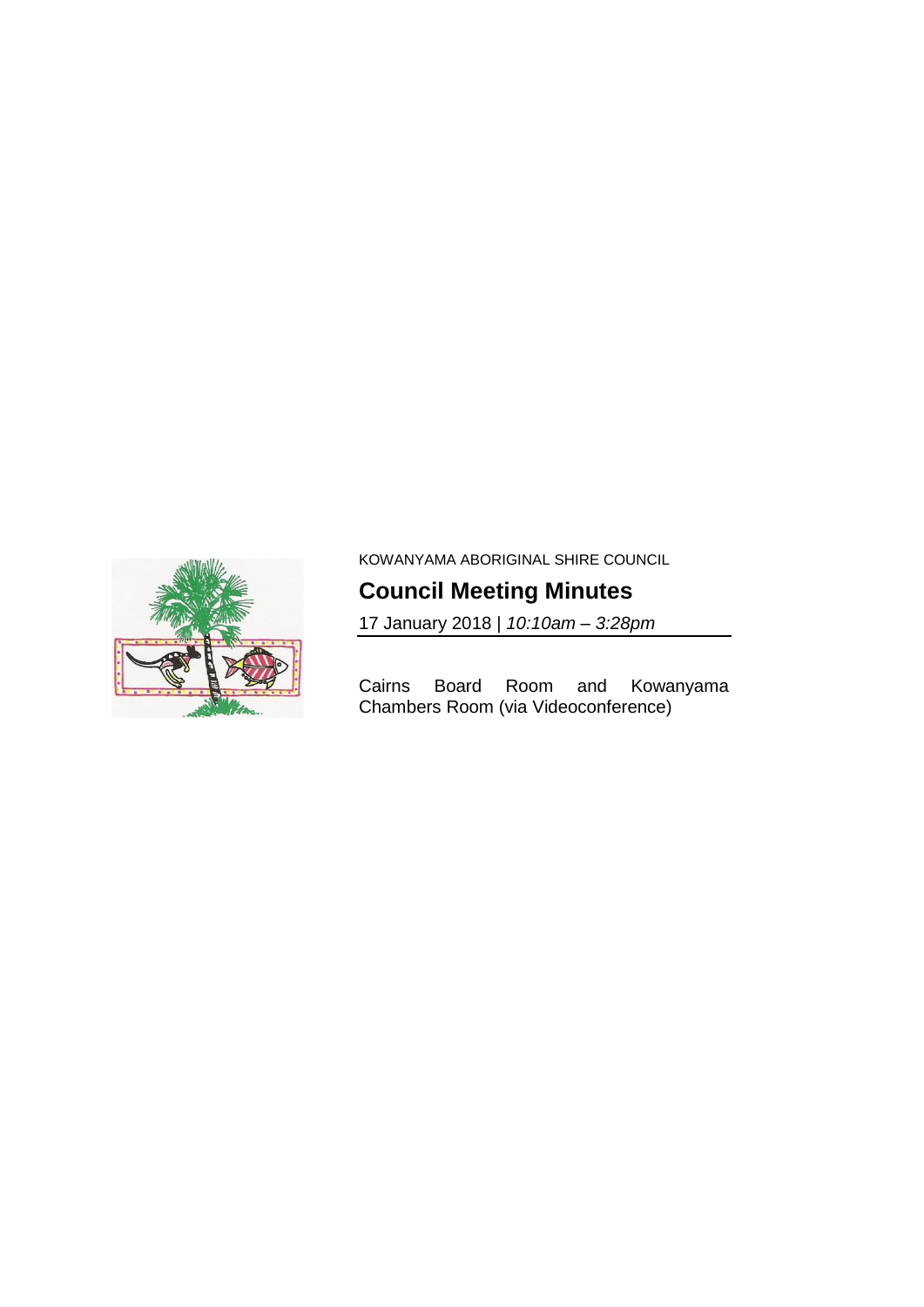## **Minutes of the Ordinary Meeting of the Kowanyama Aboriginal Shire Council Present:**

## **Councillors**

Mayor Michael Yam (Chair) Deputy Mayor Territa Dick Cr Aaron Teddy Cr Wendy Wust Cr John Fry

## **Executive**

Katherine Wiggins *Executive Manager Governance & Operations (EMGO) & A/Chief Executive Officer* Helen Taylor *Executive Manager of Finance (EMF)* Morgan Roddick *Executive Assistant (EA) & A/Executive Manager Infrastructure Works & Projects*

## **Guests**

Leslie Gilbert (Monty)

## **Apologies**

Christine Delaney *Executive Manager of Human Resources (EMHR)* Fabian Williams *Chief Executive Officer (CEO)*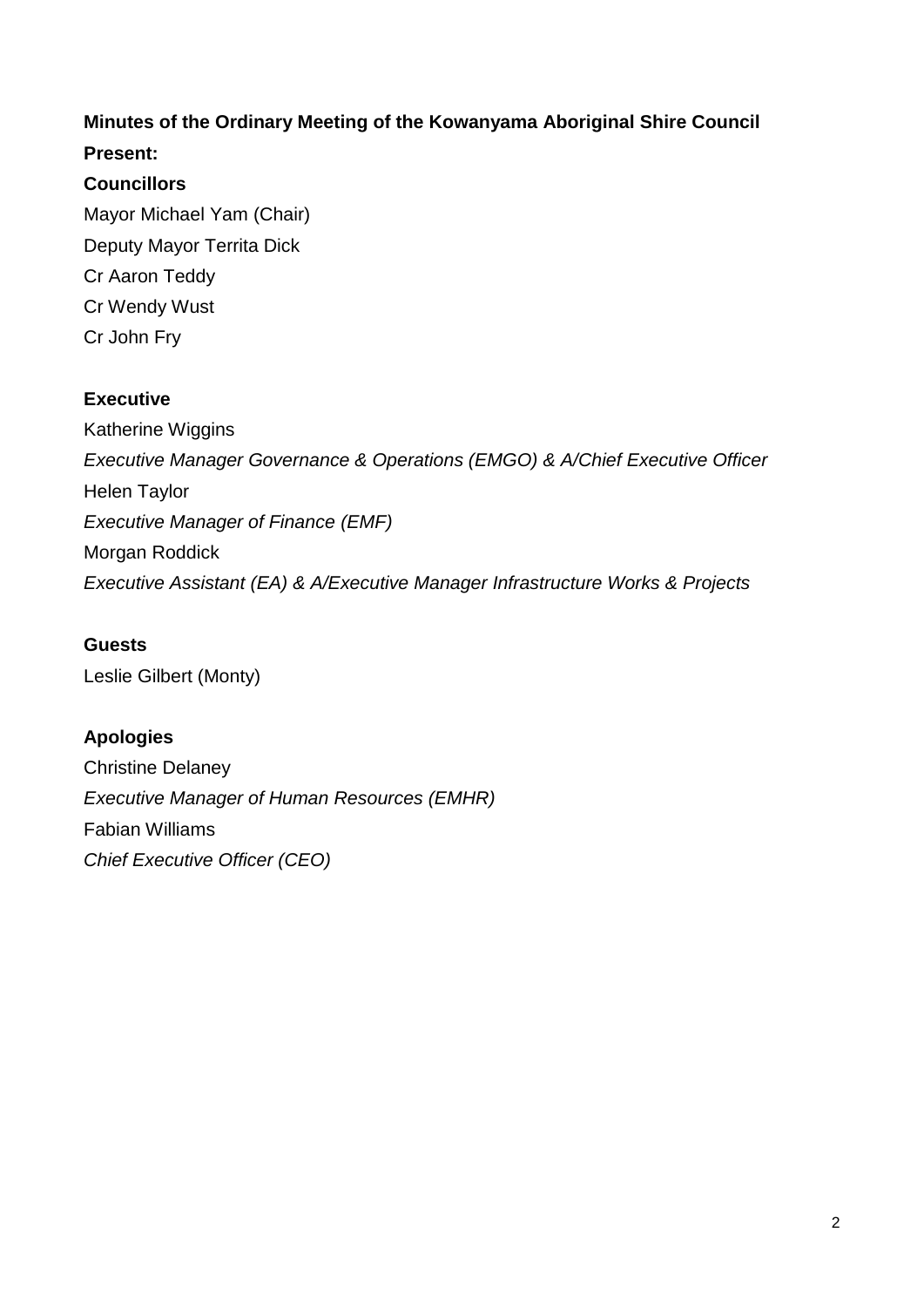## **1) Welcome & Apologies**

The Mayor welcomed Councillors to the meeting.

Apologies from Fabian Williams (CEO) and Christine Delaney (EMHR).

## **2) Updates to Councillor Register of Interest or Related Parties**

No updates.

## **3) Minutes from Previous Council Meeting**

| <b>RESOLUTION - Minutes</b>                                                               | <b>Moved Mayor Yam,</b>  |
|-------------------------------------------------------------------------------------------|--------------------------|
| <b>Minutes for December Council Meeting</b>                                               | <b>Seconded Cr Teddy</b> |
| That the minutes of the December 2017 Council<br>meeting be adopted as true and accurate. | <b>MOTION CARRIED</b>    |

### **4) Action Items from last Executive Meeting**

### **5) 11:20am – 12:43pm Departmental Updates**

### **a) Office of the CEO**

Ms. Wiggins, A/CEO & EMGO, presented an update:

#### **Overview**

Katherine Wiggins is currently A/CEO until Monday 22<sup>nd</sup> when Fabian Williams returns from leave. Morgan Roddick is A/Executive Manager Infrastructure Works and projects during this time.

The current focus for the Executive is the upcoming budget review and ensuring we are on track in the delivery of our infrastructure grant projects – such as the skatepark.

The Executive are also working with employees to ensure that new projects are assessed in line with our Projects Assessment Process before implementation. The Executive are also developing a new process to assess the purchasing of new vehicles and plant to ensure that we are prioritising the most at need vehicle requirements. We are also developing processes to track the use and upkeep of our current vehicles.

#### **Social House Sale Price**

Currently reviewing the sale price for social housing – report presented today

#### **Car Hire Process**

Currently reviewing the Car Hire process – report presented today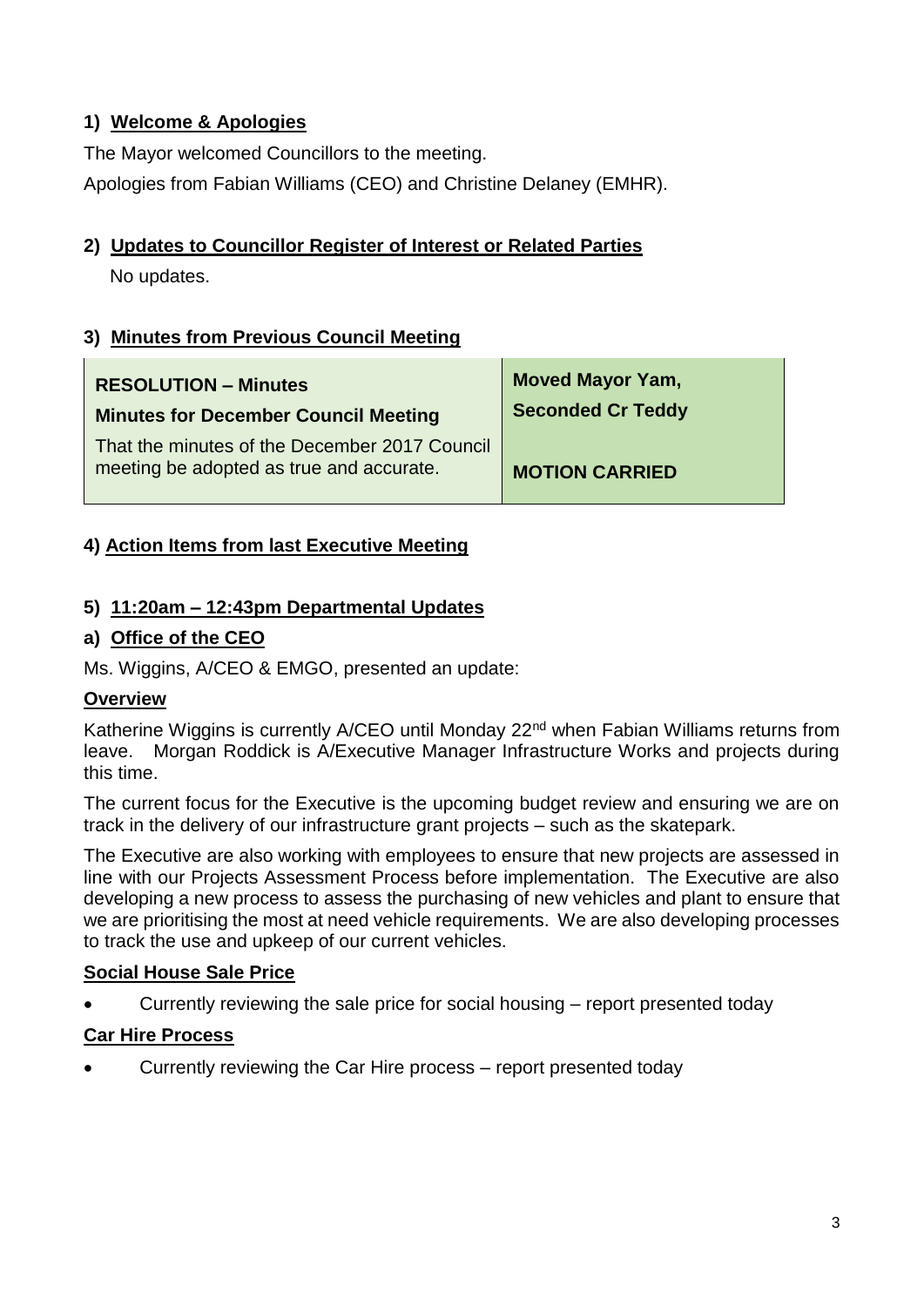#### **Leases**

We are currently working with our Legal "MacDonnells" to progress various out of date leases.

#### **Action Item**

EMGO to progress three year social club lease at the current rate with the conditions:

\* for more investment and support in social responsibility – namely, operating a courtesy bus. Sports and Recreation to formally write to Council to request use of vehicle (fee waived for three months) and for them to provide a driver. They may also write to use to agree a 3 month 25% reduction in lease

\* that all debt to be repaid within 6 months

#### **Roads "wish list"**

We are currently working with Carpentaria Shire Council to develop a list of road improvements required in our areas. This list will then be used for funding applications.

#### **Action Item**

EMIWP to provide the agreed road list to Carpentaria Shire Council and to send meeting invitation to Fabian, Mr Mayor and Cr Fry. Also to progress a review of opportunities for council providing employees and equipment for the works, with a review of Rent Buy possibilities for plant.

#### **February Council Meeting**

We were considering to hold the February Council meeting in Cairns, however, it will now be held in Kowanyama due to councillors not wishing to fly. The draft program is as follows:

- Budget and Operational Plan review Tuesday 20 February
- February Council Meeting Wednesday 21 February
- Councillor Roles and Responsibilities training Thursday 22 February

#### **Action Item**

EMGO to contact LGAQ to review possibilities for providing Local Council governance training to community members – to assist understanding of the separation of powers (Executive / Councillors)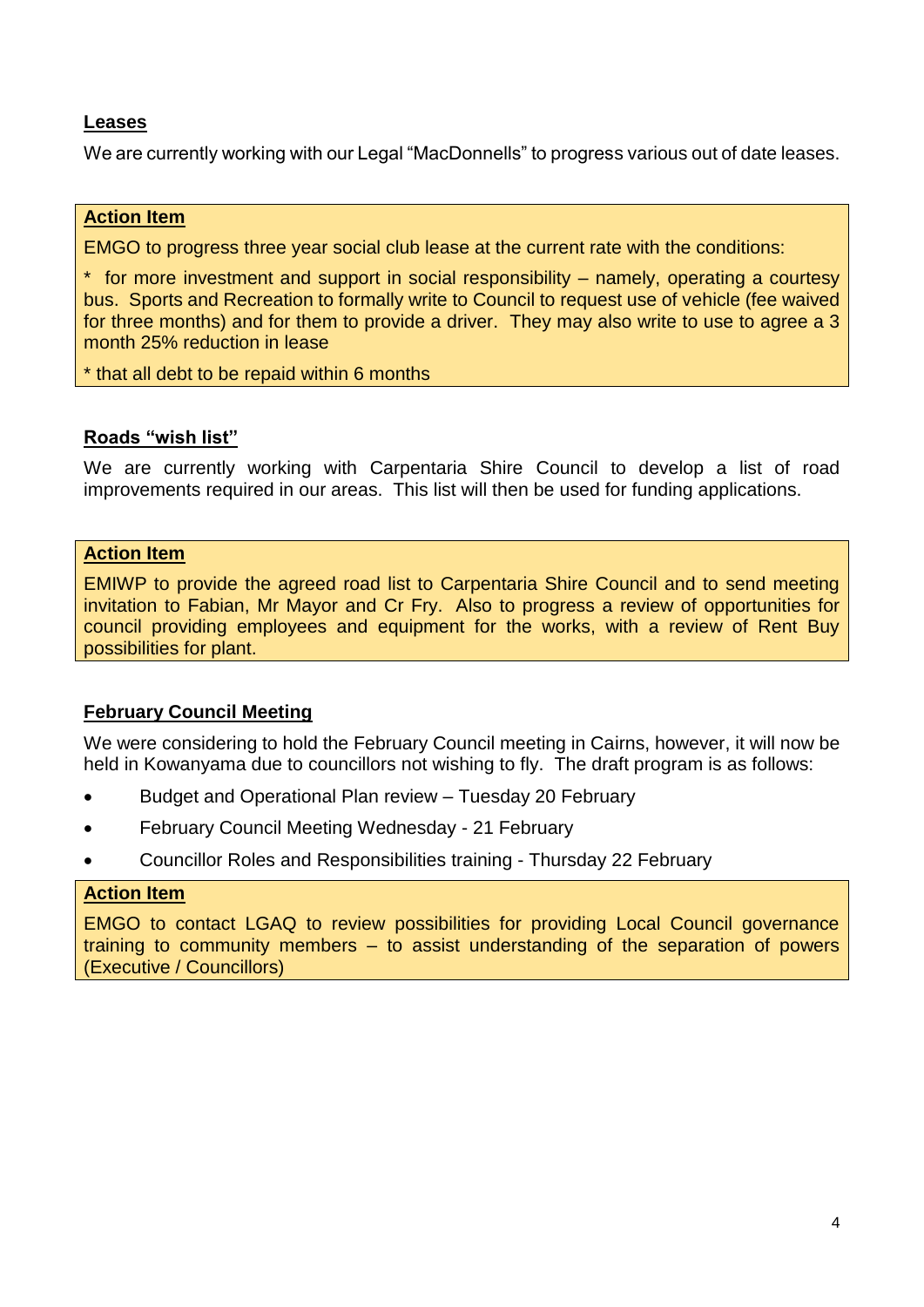## **b) Finance**

Ms. Taylor, EMF, presented an update:

Key points from the report are as follows:

- The 17/18 year to date budgeted (expected) net income was \$17,598,211
- The 17/18 year to date actual net income is \$17,022,452
- The 17/18 year to date budgeted (expected) expenditure was \$16,848,470
- The 16/17year to date actual expenditure is \$15,851,272

Our interim net result variance to budget is \$401,439 ahead of budget, predominantly due to prepaid income.

However, at this stage Council results should be over \$2m favourable due to prepaid grants (SGFA and W4Qld projects). Therefore Council has an estimated actual \$1.6m shortfall at this time.

Results identify that the shortfall has occurred due to under-performing enterprises (for example the workshop being approximately \$900k under budgeted results) and overspending in some cost centres.

With 6 months left of 17/18 to maintain our financial stability, Council should approach all unbudgeted spending with caution.

#### **Action Item**

EMIWP - Urgent – review of the current deficits in the Batching plant, and look to develop capacity building in that area

#### **Action Item**

EMHR to develop a Position Description for a Workshop Operations Manager, with the following skills set:

\*Administration

\*Financial Management

\*Capacity Building of employees

\*Business Development

\*Work, Health & Safety

#### **Action Item**

EMHR to nominate the Councillors on the panel for the EMCS position recruitment – as per **Local Government Act requirements**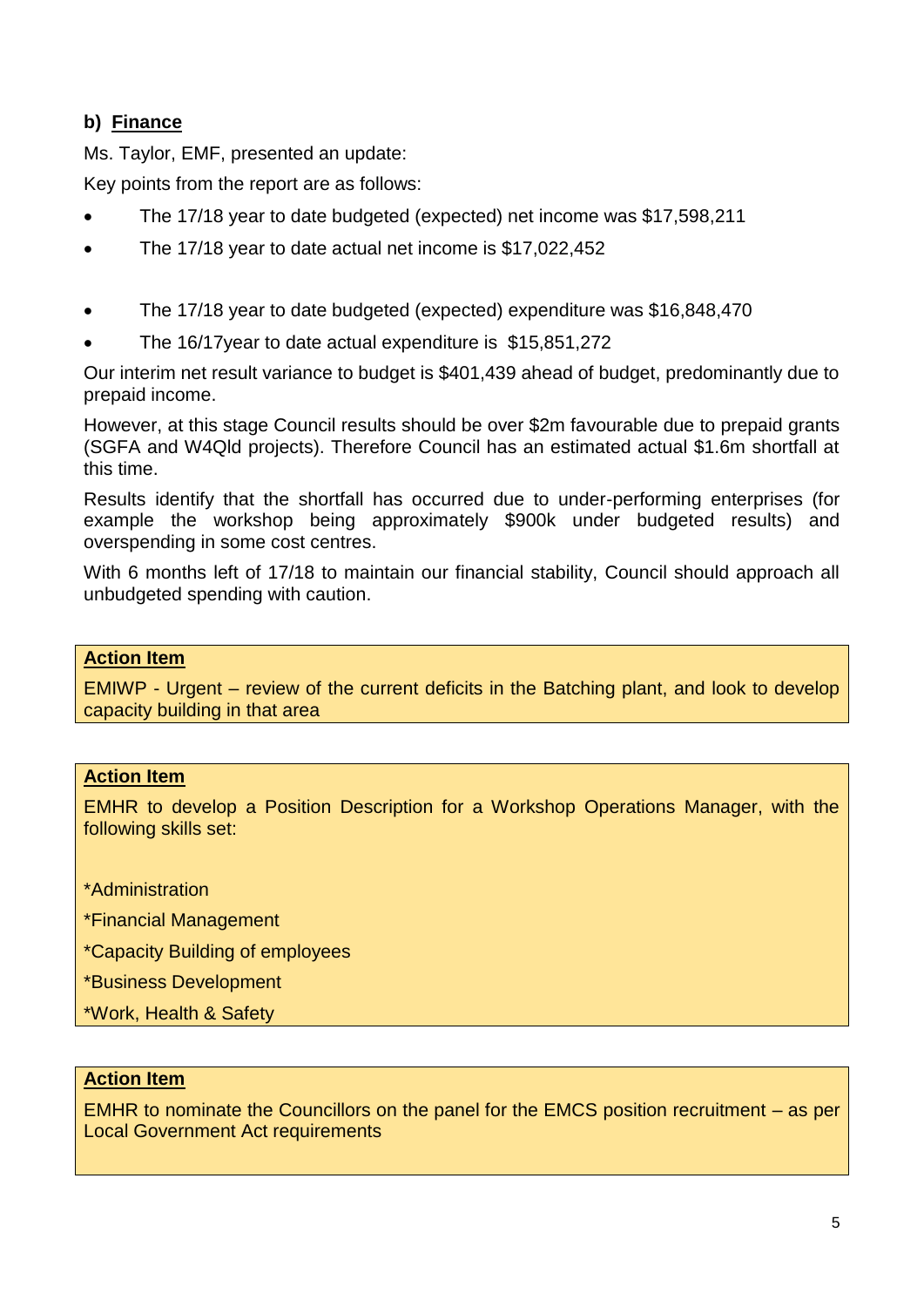CEO to review the cost / benefits of hosting a football event in 6 months

#### **Action Item**

EMIWP to add the relocation of the dump through the Project Assessment Process

#### **Action Item**

CEO to review the request from Thomas Hudson to rent space for his plant

#### **c) Human Resources**

Current Staff numbers: 125 Current advertised Vacancies: 2 Current Workers Compensation Claims: NIL

#### **Key Details**

Current vacancies:

- Executive Manager Community Services
- Essential Services Officer (advertised locally)

#### Current appointments:

- Executive Manager Community Services Thomas Corrie temporary placement whilst recruitment is occurring
- Land and Sea Manager Gavin Enever commencing 22/01/218

#### Training:

- Mental Health First Aid training, continues in Kowanyama and will commence in Cairns February 2018
- Forklift, bobcat training planned with TAFE North February 2018

#### **d) Infrastructure Works & Projects**

#### **BAS Works**

We are looking to take on more upgrade works ourselves and are currently assessing our capacity as to which projects we will do. Our first selected upgrade work will commence on 16 Jan.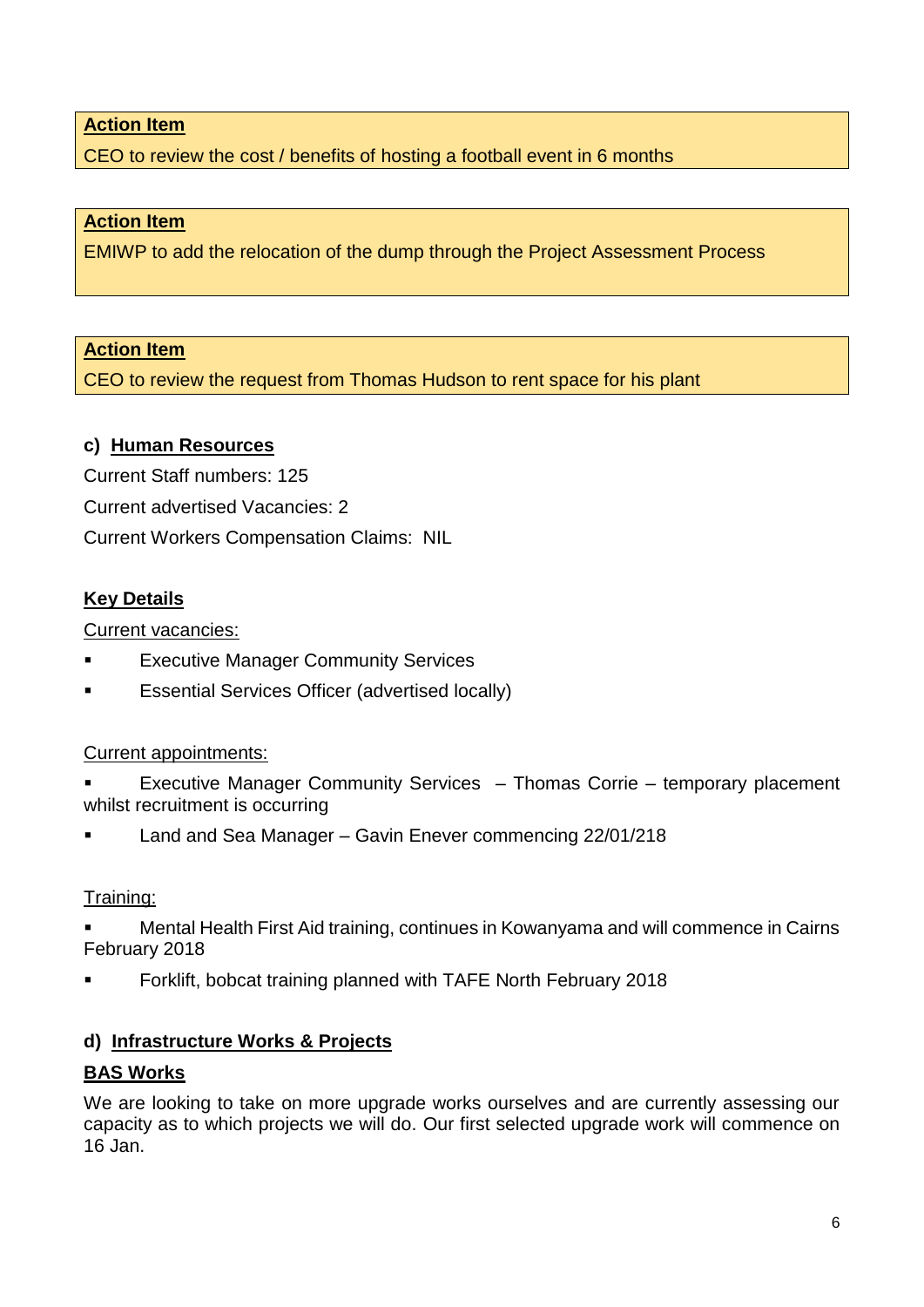All maintenance works are now coming through to us first instead of other contractors. The new BAS portal will be functional by 11 Jan which will allow us to strengthen our administration processes.

#### **W4Q Projects**

Installation of a bike path in the playground area is in planning stages and will be implemented in the coming months assuming the weather gives us enough dry days to complete the works.

Maintenance plans are being put in place for the Round 1 projects.

#### **Topsy Creek**

Public notifications of the works have been advertised in the Cairns Post. 2 signs have been erected on site and public notice posters have been put up at the store and Council office.

#### **New Accommodation**

The new cabin has been placed at the training center. The new accommodation dongas have been roughly place and we will be moved into permanent position in the next week. The decking will progress in the coming months.

#### **Essential Services**

We have been allocated \$10M in funding from ICCIP. We are having a project engineer come out to give us an estimate on the costs to upgrade our pumps and bores. Some of the funding has already been ear marked for Bore 3 and upgrades to the dump.

#### **(The Information Reports were paused for a presentation by a community member)**

#### **General Business**

#### **Presentation**

Leslie Gilbert presented to council on his intention to create a freight services business in Kowanyama. Council stated that they were keen to support small businesses and invest in the local economy to for local job creation.

Council stated that they will shortly be advertising an Expression of Interest for Freight services and would encourage Leslie to make an application.

#### **Action Item**

EMCS to support Monty with developing a formal proposal for freight

#### **Action Item**

EMFS to provide EOI for freight to Monty once advertised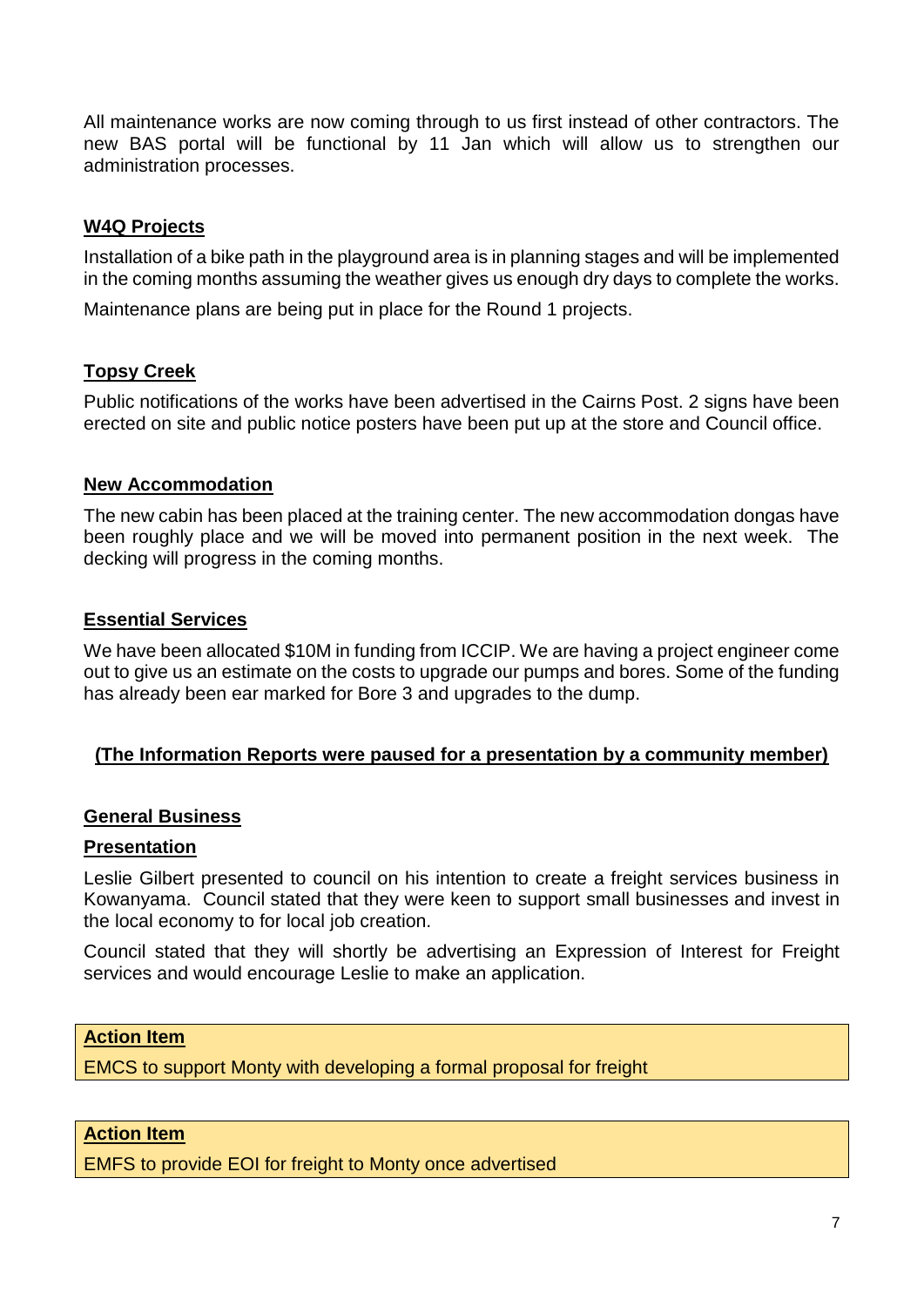EMIWP, EMGO and EMIWP to review whether the truck identified by Monty is "leasable" – review insurance, required repairs etc.

#### **Departmental Updates continued:**

#### **e) Community Services**

#### **Key Details**

Aged Care:

The Aged Care Manager has commenced a shift roster that rewards consistent reliable staff and decreases the number of hours of staff that are not reliable.

Static Night Shift position - this position is no longer required

Australian Aged Care Quality Agency (AACQA) Audit - the Aged Care Manager is working diligently to address the issues highlighted in the Audit. The Grants and Business Development Manager is also assisting the Aged Care Manager with the reporting requirements (ROC inputs) as ITC challenges

Patient pickups - we have been advised that the Aged Care staff are pressured to be a courtesy bus transport for patrons of the canteen when attending the canteen to pick-up Aged Care residents. It would be beneficial for the Sports and Recreation Association to provide a courtesy bus for patrons.

#### Regional and Indigenous Broadcasting (RIBs)

We are working with staff to increase local content. We are also developing a new and improved on-air schedule and commencing a coordinated redevelopment of the current onair schedule with the staff that focuses on local content.

It will provide for a morning session involving a lot of local news and updates, regional news, easy listening music and possibly local interview/s (Councillors, CEO etc) and afternoon session of local updates, upcoming visits, music and possibly stories and songs from elders within the community.

#### Women's Shelter:

We are increasing the opportunities for the for staff to access counselors through Apunipima, RFDS and QHealth.

#### **Action Item**

EMCS to progress review of NDIS opportunities with report to the February / March Council meeting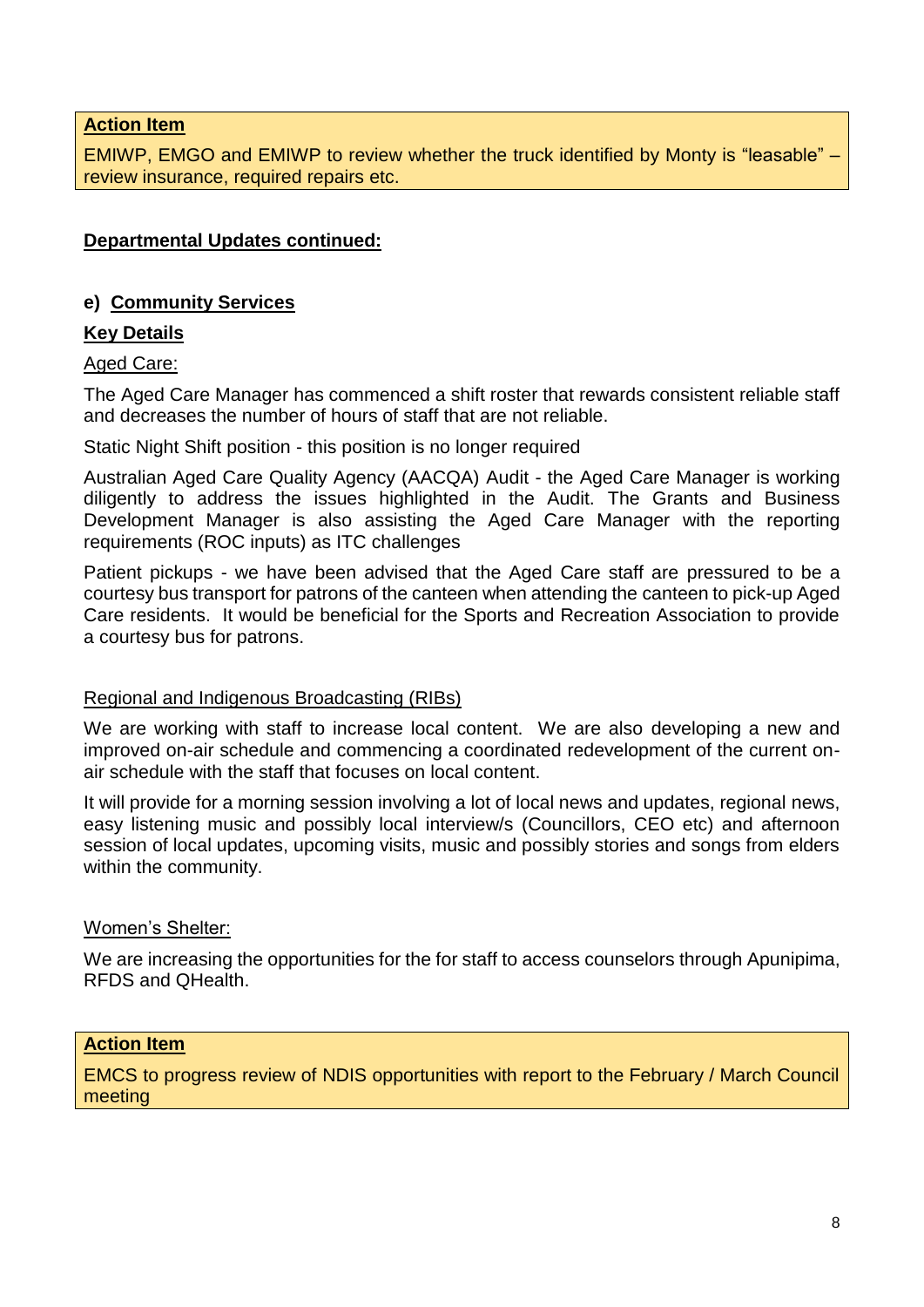EMGO to progress logo and flags

#### **Action Item**

EMCS and EMGO to develop policy for rescues. EMCS to liaise with SES

#### **6) Agenda Reports**

#### **a) Car Hire Policy - DRAFT (EMGO)**

Ms. Wiggins, EMGO presented the Car Hire Policy Draft:

Council frequently receives requests from community members for the use of vehicles for personal reasons. Historically these requests have been approved on an ad hoc basis.

These requests can create risk for employees, councilors and council as there is not a clear decision framework that can be used in the decision making.

Car hire is currently included in the Fees and Charges however, this has not been applied in all cases due to cultural considerations such as travel to funerals.

No resolution. Council are happy to progress with the policy, which will be presented at the next Council meeting.

#### **b) Operational Plan Q2 (EMGO)**

Ms. Wiggins, EMGO presented Operational Plan Q2:

The purpose of an Annual Operational Plan is to set the projects that Council employees will be working on during the year to ensure that employees can effectively plan projects and to ensure council employees use resources as agreed by the Council. The projects contained in the Operational Plan are linked to the annual budget (which also needs to be approved by council).

As per the Local Government 2012 Regulations, every three months (a quarter) the Chief Executive Officer must present a written assessment of the local government's progress towards implementing the annual operational plan.

|                                                                                | <b>Moved Mayor Yam,</b>                               |
|--------------------------------------------------------------------------------|-------------------------------------------------------|
| <b>RESOLUTION - Operational Plan Q2</b>                                        | <b>Seconded</b><br><b>Deputy</b><br><b>Mayor Dick</b> |
| That Council endorse the 2017-2018 Operational Plan Quarter 2<br>$(Q2)$ review |                                                       |
|                                                                                | <b>MOTION CARRIED, AII</b><br>in favour               |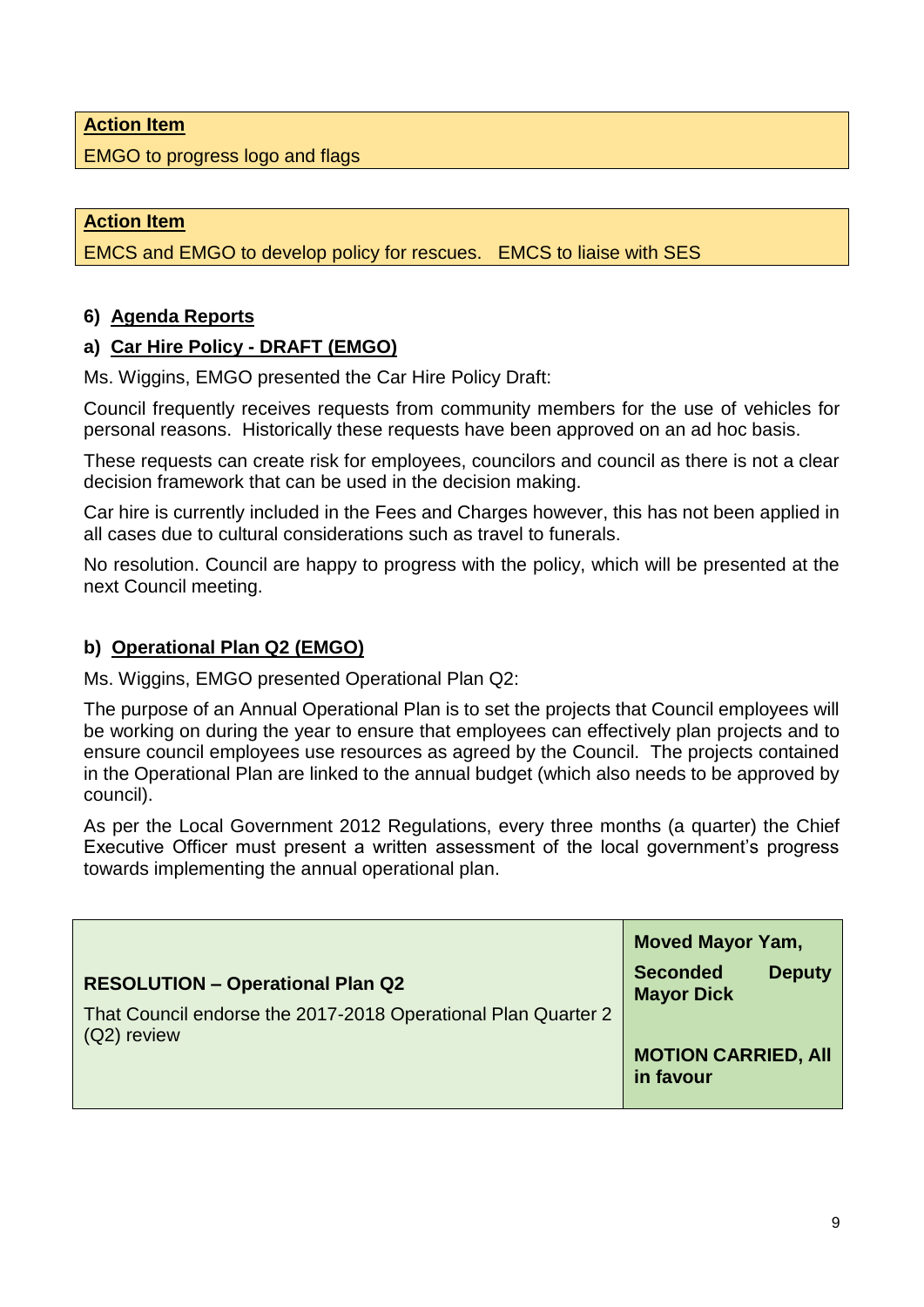## **Closed Business**

| <b>RESOLUTION - Closed Business</b>                                                                                                             | <b>Moved Cr Teddy,</b><br><b>Seconded Mayor Yam</b> |
|-------------------------------------------------------------------------------------------------------------------------------------------------|-----------------------------------------------------|
| <b>Move into Closed Business 1:35pm</b>                                                                                                         |                                                     |
|                                                                                                                                                 | <b>MOTION CARRIED, All in favour</b>                |
| That in accordance with s275 of the Local<br>Government Regulation 2012 it is resolved for<br>the meeting to go into closed session to discuss: |                                                     |
| Council's budget                                                                                                                                |                                                     |
| Contracts proposed to be made by it                                                                                                             |                                                     |
|                                                                                                                                                 |                                                     |

## **3.00pm: In Camera Session – CEO contract**

**All employees left the room.**

| RESOLUTION - Moved Out of Closed                       | <b>Moved Cr Teddy,</b>               |
|--------------------------------------------------------|--------------------------------------|
| <b>Business at 3:20 pm</b>                             | <b>Seconded Cr Fry</b>               |
| The Council resolve to move out of Closed<br>Business. | <b>MOTION CARRIED, All in favour</b> |

| <b>RESOLUTION - Childcare Outsourcing</b>                                                                                                                                                                                                                                                                                                                                                                      | Left matter on table |
|----------------------------------------------------------------------------------------------------------------------------------------------------------------------------------------------------------------------------------------------------------------------------------------------------------------------------------------------------------------------------------------------------------------|----------------------|
| Council to outsource the development and<br>operation of the Child Care facility by way of<br>open tender to test the market. Any Tender<br>would include capacity to employ and train local<br>indigenous staff to an appropriate level with the<br>long term vision of returning the operation and<br>ownership of the facility to community or<br>hopefully a fully trained local business<br>entrepreneur. |                      |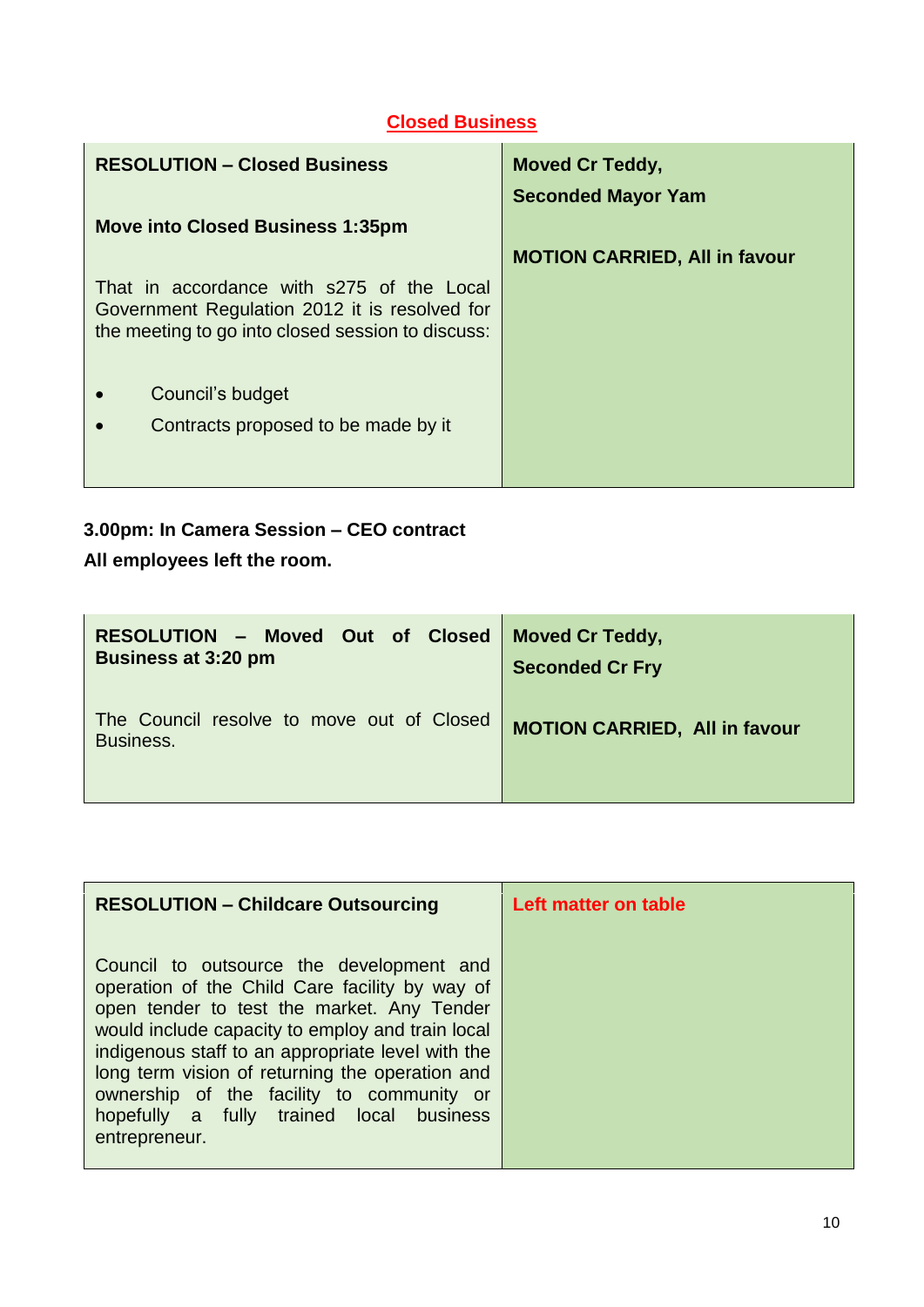EMCS to add further cost benefit analysis of childcare to the presented report and re-present at the February council meeting.

| <b>RESOLUTION - Rutland Plains Waiving of</b>                                                                             | <b>Moved Cr Teddy,</b>               |
|---------------------------------------------------------------------------------------------------------------------------|--------------------------------------|
| <b>Fees</b>                                                                                                               | <b>Seconded Cr Wust</b>              |
| The Council resolve to waive landing fees up to<br>17 January, but to charge fees from now on as<br>per fees and charges. | <b>MOTION CARRIED, All in favour</b> |

#### **Action Item**

EMGO to advise Rutland plains management of fees and charges

| <b>RESOLUTION - Surrendering Houses</b>                                                                                                                                                                                   | <b>Moved Cr Fry,</b>                 |
|---------------------------------------------------------------------------------------------------------------------------------------------------------------------------------------------------------------------------|--------------------------------------|
|                                                                                                                                                                                                                           | <b>Seconded Mayor Yam</b>            |
| That Council endorse for current and future<br>surrendered Land Holding Act Lease properties<br>(Katter Leases) be used a Social Housing and<br>that the Department of Housing and Public<br>Works manage the properties. | <b>MOTION CARRIED, All in favour</b> |

### **Action Item**

EMCS to contact Department of Housing and Public Works for written confirmation that tenants of surrendered Katter lease properties will remain in property once surrender is complete, or added to the top of the Social Housing Waitlist

| <b>RESOLUTION - Community Grants</b>                                                                                                                                               | Moved Cr Fry,                        |
|------------------------------------------------------------------------------------------------------------------------------------------------------------------------------------|--------------------------------------|
|                                                                                                                                                                                    | <b>Seconded Cr Teddy</b>             |
| That Council retrospectively approved the<br>community grant for \$2000 for Simon Butcher<br>through Rita Pryce to attend the international<br>dance festive to promote Kowanyama. | <b>MOTION CARRIED, All in favour</b> |